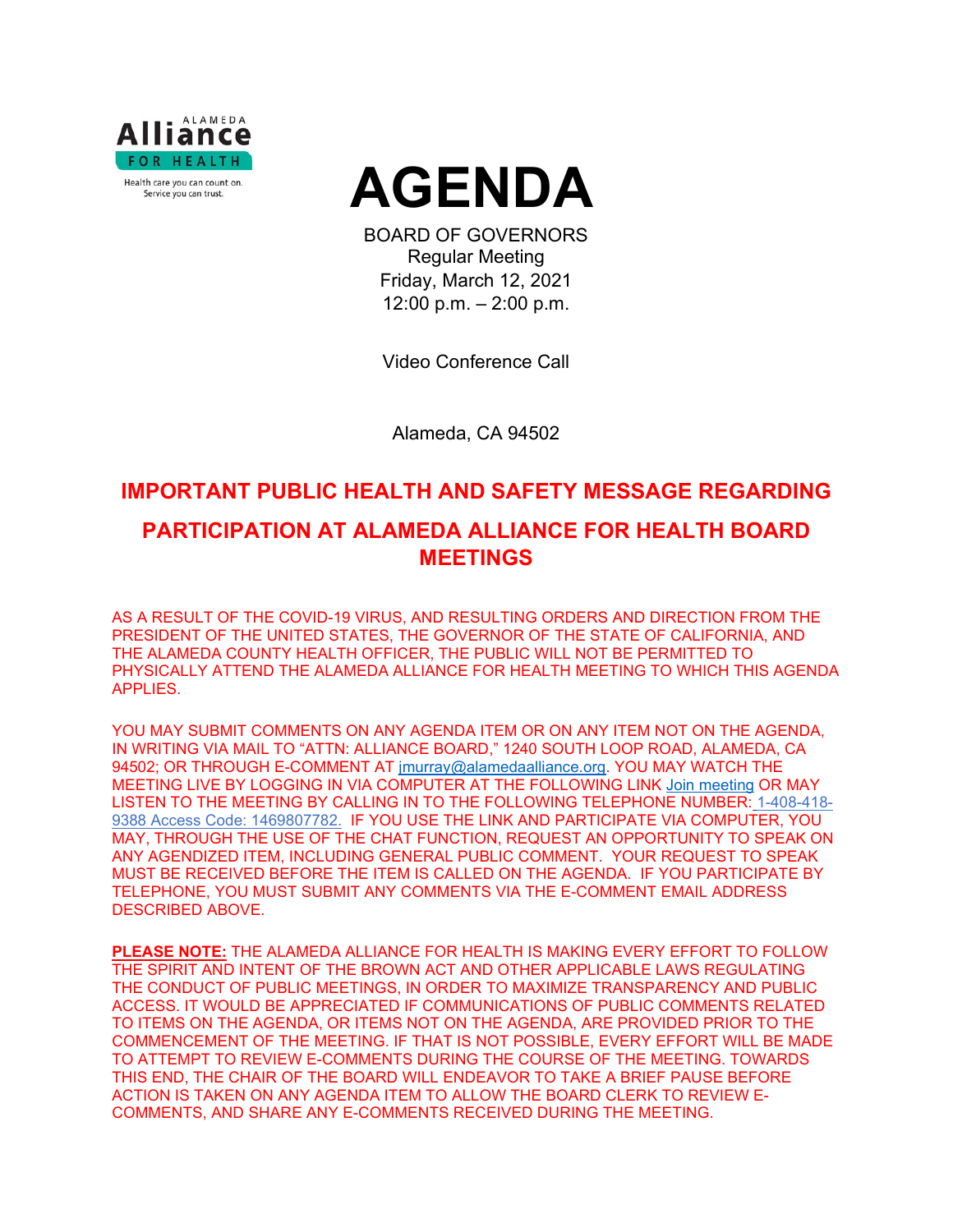# **1. CALL TO ORDER**

*(A regular meeting of the Alameda Alliance for Health Board of Governors will be called to order on March 12, 2021, at 12:00 p.m. in Alameda County, California, by Dr. Evan, Presiding Officer. This meeting to take place by video conference call.)*

# **2. ROLL CALL**

# **3. AGENDA APPROVAL OR MODIFICATIONS**

#### **4. INTRODUCTIONS**

#### **5. CONSENT CALENDAR**

*(All matters listed on the Consent Calendar are to be approved with one motion unless a member of the Board of Governors removes an item for separate action. Any consent calendar item for which separate action is requested shall be heard as the next Agenda item.)*

#### **a) FEBRUARY 12, 2021 BOARD OF GOVERNORS MEETING MINUTES**

**b) MARCH 9, 2021 FINANCE COMMITTEE MEETING MINUTES**

#### **6. BOARD MEMBER REPORTS**

- **a) COMPLIANCE ADVISORY GROUP**
- **b) FINANCE COMMITTEE**
- **7. CEO UPDATE**
- **8. BOARD BUSINESS**
	- **a) REVIEW AND APPROVE JANUARY 2021 MONTHLY FINANCIAL STATEMENTS**
	- **b) CLAIMS INTEREST ANALYSIS**
	- **c) COVID-19 COST AND UTILIZATION**
	- **d) FISCAL YEAR 2021 SECOND QUARTER FORECAST**
	- **e) HEDIS UPDATE**
	- **f) MEDI-CAL DELIVERY SYSTEM**
- **9. STANDING COMMITTEE UPDATES**
	- **a) PEER REVIEW AND CREDENTIALING COMMITTEE**
	- **b) PHARMACY & THERAPEUTICS COMMITTEE**

#### **10.STAFF UPDATES**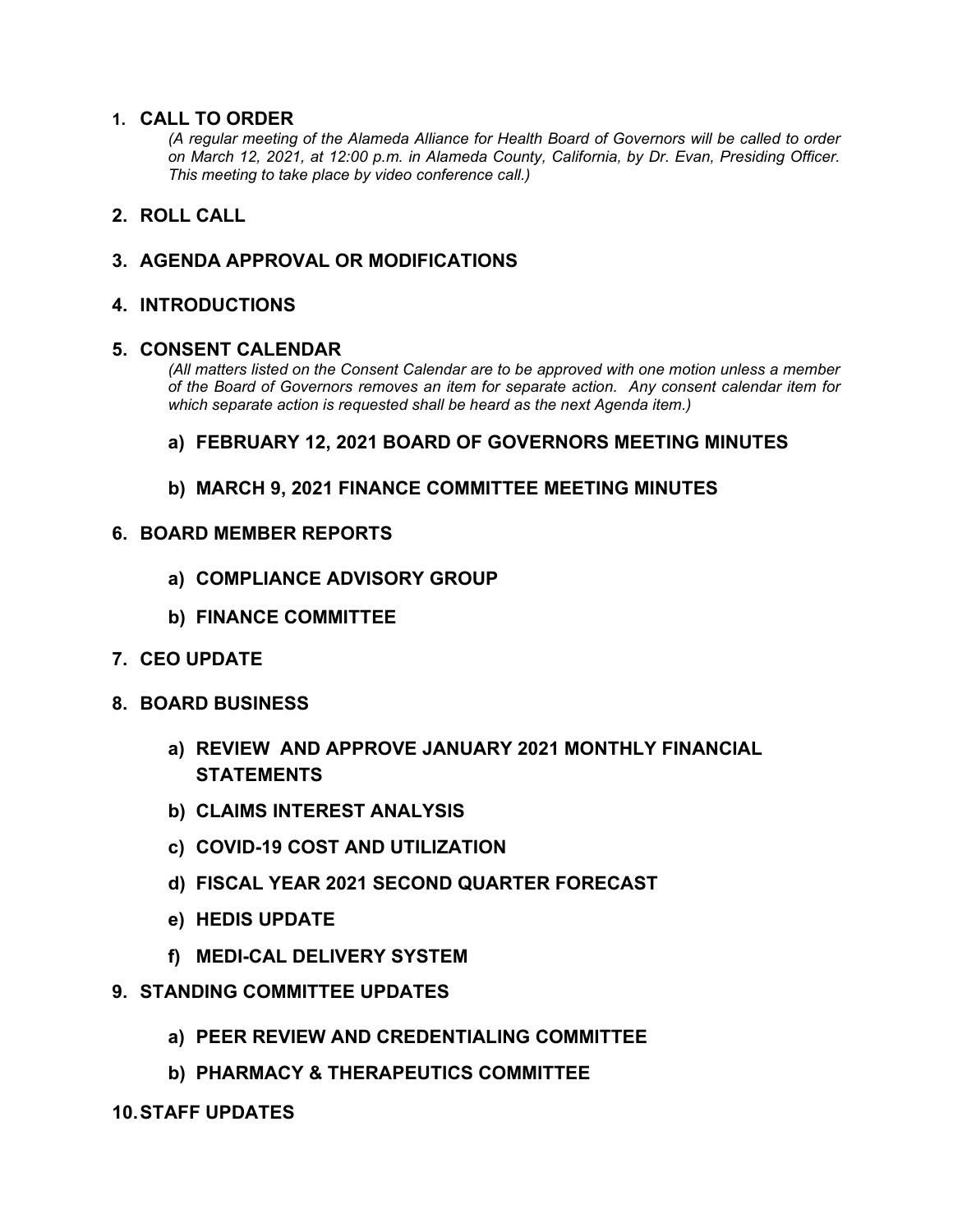#### **11.UNFINISHED BUSINESS**

# **12.STAFF ADVISORIES ON BOARD BUSINESS FOR FUTURE MEETINGS**

# **13. PUBLIC COMMENT (NON-AGENDA ITEMS)**

## **14.ADJOURNMENT**

# **NOTICE TO THE PUBLIC**

The foregoing does not constitute the final agenda. The final agenda will be posted no later than 24 hours prior to the meeting date.

The agenda may also be accessed through the Alameda Alliance For Health's Web page at [www.alamedaalliance.org](http://www.alamedaalliance.org/)

#### **NOTICE TO THE PUBLIC**

**At 1:45 p.m.,** the Board of Governors will determine which of the remaining agenda items can be considered and acted upon prior to 2:00 p.m., and will continue all other items on which additional time is required until a future Board meeting. All meetings are scheduled to terminate at 2:00 p.m.

The Board meets regularly on the second Friday of each month. Due to Shelter in Place, this meeting is a conference call only. Meetings begin at 12:00 noon, unless otherwise noted. Meeting agendas and approved minutes are kept current on the Alameda Alliance for Health's website at [www.alamedaalliance.org.](http://www.alamedaalliance.org/)

An agenda is provided for each Board of Governors meeting, which list the items submitted for consideration. Prior to the listed agenda items, the Board may hold a study session to receive information or meet with another committee. A study session is open to the public; however, no public testimony is taken and no decisions are made. Following a study session, the regular meeting will begin at 12:00 noon. At this time, the Board allows oral communications from the public to address the Board on items NOT listed on the agenda. Oral comments to address the Board of Governors are limited to three minutes per person.

Staff Reports are available. To obtain a document, please call the Clerk of the Board at 510-747-6160.

**Additions and Deletions to the Agenda:** Additions to the agenda are limited by California Government Code Section 54954.2 and confined to items that arise after the posting of the Agenda and must be acted upon prior to the next Board meeting. For special meeting agendas, only those items listed on the published agenda may be discussed. The items on the agenda are arranged in three categories. **Consent Calendar:** These are relatively minor in nature, do not have any outstanding issues or concerns, and do not require a public hearing. All consent calendar items are considered by the Board as one item and a single vote is taken for their approval, unless an item is pulled from the consent calendar for individual discussion. There is no public discussion of consent calendar items unless requested by the Board of Governors. **Public Hearings:** This category is for matters that require, by law, a hearing open to public comment because of the particular nature of the request. Public hearings are formally conducted and public input/testimony is requested at a specific time. This is your opportunity to speak on the item(s) that concern you. If, in the future, you wish to challenge in court any of the matters on this agenda for which a public hearing is to be conducted, you may be limited to raising only those issues which you (or someone else) raised orally at the public hearing or in written correspondence received by the Board at or before the hearing. **Board**